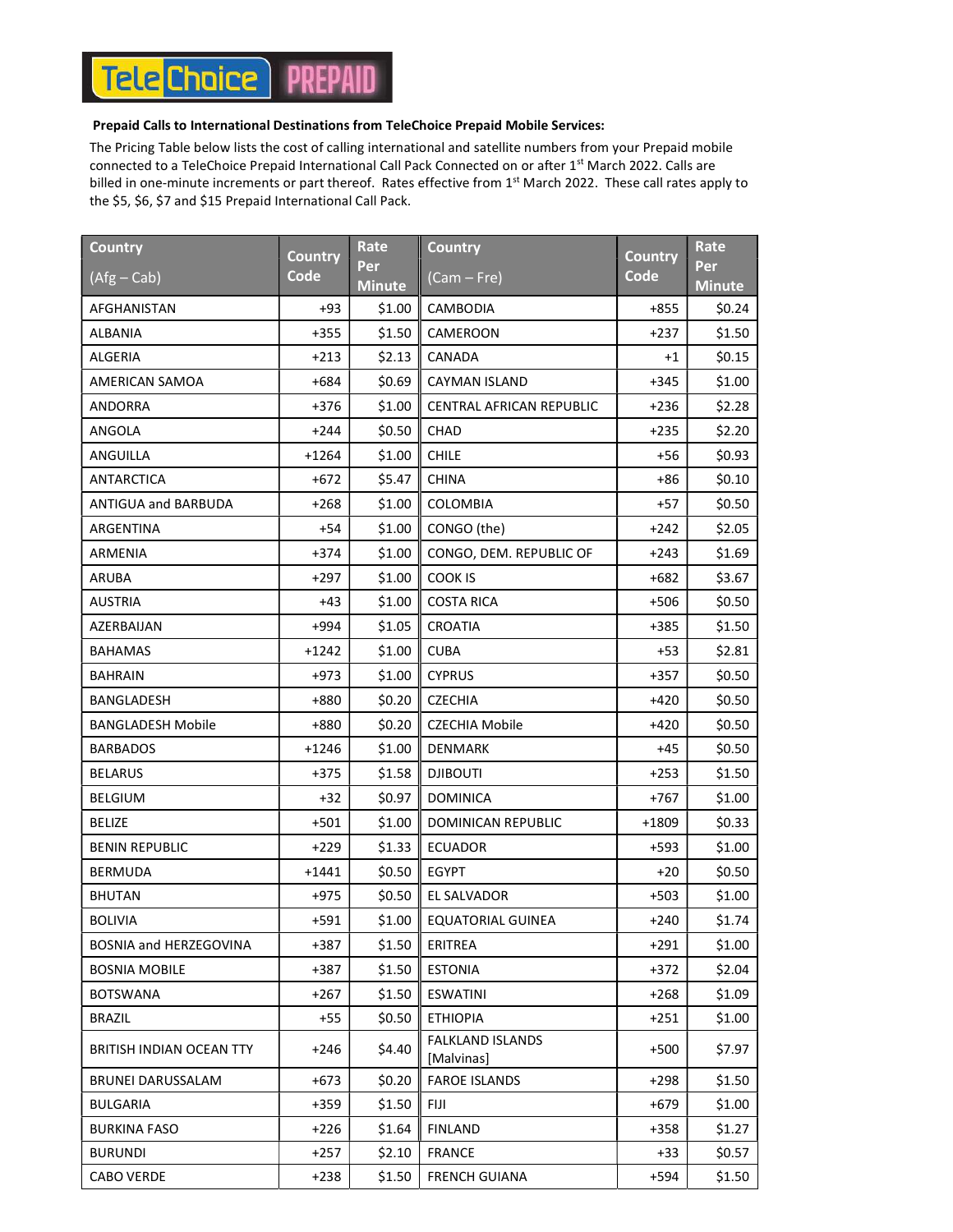## **Tele** Choice PREPAID

| <b>Country</b>                             | Country | <b>Rate</b>          | <b>Country</b>                   | Country | <b>Rate</b>      |
|--------------------------------------------|---------|----------------------|----------------------------------|---------|------------------|
| $(Fre - Leb)$                              | Code    | Per<br><b>Minute</b> | $(Les - Nor)$                    | Code    | <b>Per</b>       |
|                                            | $+689$  | \$1.03               | <b>LESOTHO</b>                   | $+266$  | <b>Minute</b>    |
| <b>FRENCH POLYNESIA</b><br><b>GABON</b>    | $+241$  | \$2.10               | LIBERIA                          | +231    | \$4.55<br>\$1.63 |
| GAMBIA (the)                               | $+220$  | \$2.15               | LIBYA                            | $+218$  | \$1.30           |
| <b>GEORGIA</b>                             | +995    | \$1.50               | LIECHTENSTEIN                    | +423    | \$2.00           |
| <b>GERMANY</b>                             | +49     | \$0.75               | LITHUANIA                        | $+370$  | \$2.00           |
| <b>GHANA</b>                               | $+233$  | \$1.05               | <b>LUXEMBOURG</b>                | $+352$  | \$0.72           |
| <b>GREECE</b>                              | +30     | \$0.50               | <b>MACAU</b>                     | +853    | \$0.50           |
| <b>GREENLAND</b>                           | $+299$  | \$1.50               | MADAGASCAR                       | $+261$  | \$3.00           |
| GRENADA                                    | $+473$  | \$1.00               | <b>MALAWI</b>                    | $+265$  | \$1.57           |
| <b>GUADELOUPE</b>                          | +590    | \$1.00               | <b>MALAYSIA</b>                  | +60     | \$0.20           |
| <b>GUAM</b>                                | $+1671$ | \$0.50               | <b>MALDIVES</b>                  | $+960$  | \$3.02\$         |
| <b>GUATEMALA</b>                           | $+502$  | \$1.00               | MALI                             | $+223$  | \$1.50           |
| <b>GUINEA</b>                              | +224    | \$2.02               | <b>MALTA</b>                     | $+356$  | \$1.07           |
| <b>GUINEA BISSAU</b>                       | $+245$  | \$2.35               | <b>MARSHALL ISLANDS</b>          | +692    | \$1.50           |
| GUYANA                                     | $+592$  | \$0.78               | MARTINIQUE                       | +596    | \$1.00           |
| HAITI                                      | $+509$  | \$1.50               | <b>MAURITANIA</b>                | $+222$  | \$2.37           |
| <b>HONDURAS</b>                            | +504    | \$1.00               | <b>MAURITIUS</b>                 | +239    | \$0.58           |
| <b>HONG KONG</b>                           | +852    | \$0.13               | <b>MAYOTTE</b>                   | $+262$  | \$1.64           |
| <b>HUNGARY</b>                             | $+36$   | \$1.00               | <b>MEXICO</b>                    | $+52$   | \$0.50           |
| ICELAND                                    | $+354$  | \$1.00               | MICRONESIA (Federated States of) | +691    | \$1.91           |
| <b>INDIA</b>                               | $+91$   | \$0.10               | MOLDOVA                          | $+373$  | \$1.50           |
| <b>INDONESIA</b>                           | +62     | \$0.30               | <b>MONACO</b>                    | $+377$  | \$1.39           |
| <b>IRAN</b>                                | +98     | \$1.00               | <b>MONGOLIA</b>                  | $+976$  | \$0.50           |
| <b>IRAQ</b>                                | +964    | \$1.00               | MONTENEGRO                       | +382    | \$2.15           |
| <b>IRELAND</b>                             | $+353$  | \$0.50               | MONTSERRAT                       | $+1664$ | \$1.28           |
| <b>ISRAEL</b>                              | +972    | $$0.50$              | <b>MOROCCO</b>                   | +212    | \$1.50           |
| <b>ITALY</b>                               | $+39$   | \$0.75               | MOZAMBIQUE                       | $+258$  | \$1.00           |
| IVORY COAST (Côte d'Ivoire)                | +225    | \$1.50               | <b>MYANMAR</b>                   | +95     | \$1.50           |
| <b>JAMAICA</b>                             | $+876$  | \$1.00               | <b>NAMIBIA</b>                   | $+264$  | \$1.00           |
| <b>JAPAN</b>                               | $+81$   | \$0.50               | <b>NAURU</b>                     | $+674$  | \$4.78           |
| <b>JORDAN</b>                              | +962    | \$1.00               | NEPAL                            | +977    | \$0.59           |
| KAZAKHSTAN                                 | +7      | \$1.00               | NETHERLANDS (the)                | +31     | \$1.10           |
| <b>KENYA</b>                               | $+254$  | \$0.77               | NEW CALEDONIA                    | $+687$  | \$1.50           |
| KIRIBATI                                   | $+686$  | \$5.01               | NEW ZEALAND                      | +64     | \$0.20           |
| <b>KOREA NTH</b> (Democratic People's Rep) | $+850$  | \$2.00               | NICARAGUA                        | $+505$  | \$1.00           |
| KOREA STH (the Republic of)                | +82     | \$0.20               | NIGER (the)                      | +227    | \$1.50           |
| <b>KUWAIT</b>                              | $+965$  | \$0.50               | NIGERIA                          | $+234$  | \$0.50           |
| KYRGYZSTAN                                 | +996    | \$1.00               | <b>NIUE</b>                      | $+683$  | \$5.92           |
| LAOS                                       | $+856$  | \$0.50               | NORFOLK ISLAND                   | $+672$  | \$5.15           |
| LATVIA                                     | $+371$  | \$5.00               | NORTH MACEDONIA                  | +389    | \$1.50           |
| LEBANON                                    | $+961$  | \$0.53               | NORTHERN MARIANA ISLNDS          | +1      | \$0.50           |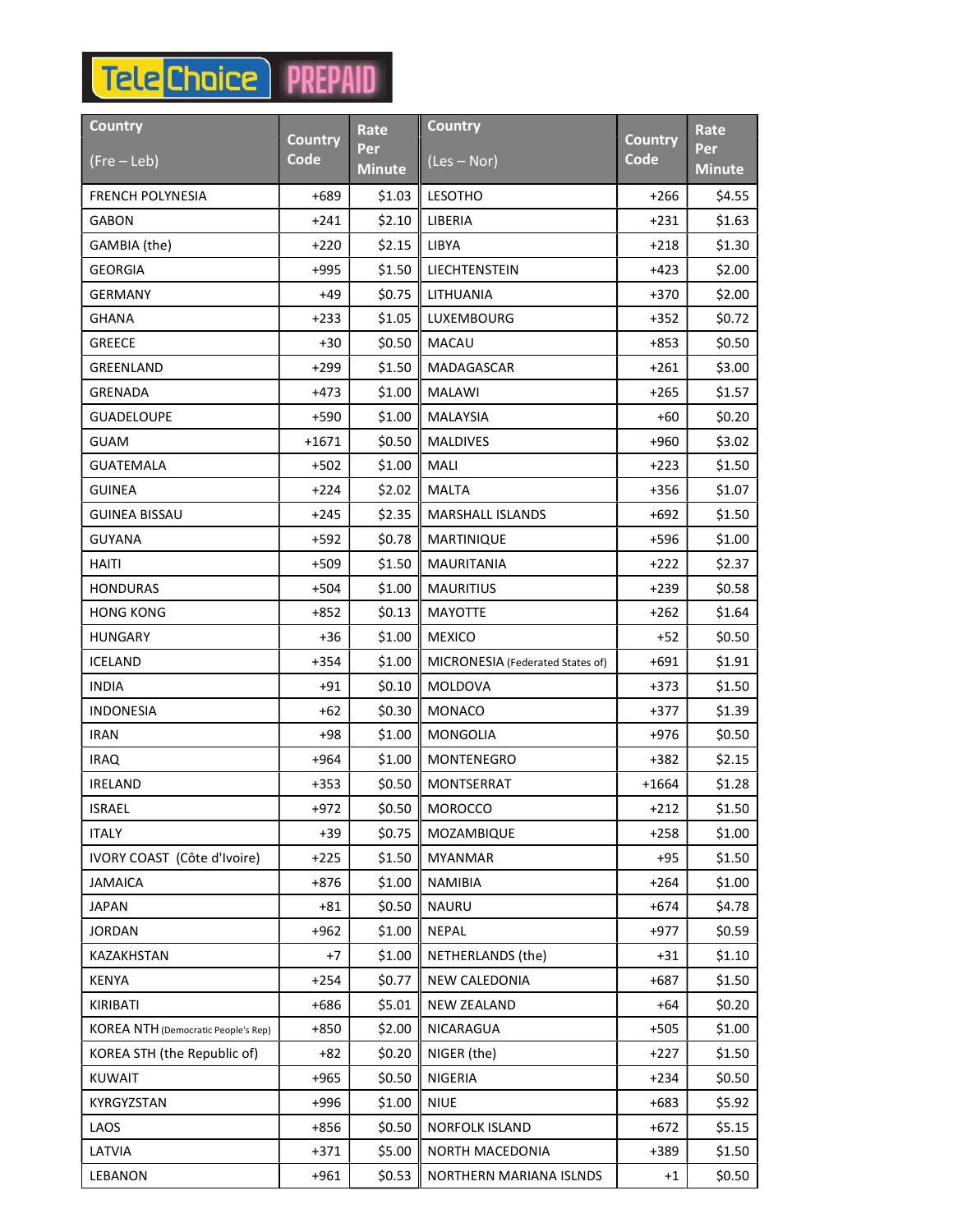## **Tele** Choice PREPAID

| Country                                         | <b>Country</b> | Rate                 | <b>Country</b>                               | <b>Country</b> | <b>Rate</b>           |
|-------------------------------------------------|----------------|----------------------|----------------------------------------------|----------------|-----------------------|
| $(Nor - Spa)$                                   | Code           | Per<br><b>Minute</b> | $(Sri - Zim)$                                | Code           | Perl<br><b>Minute</b> |
| <b>NORWAY</b>                                   | $+47$          | \$0.50               | <b>SRI LANKA</b>                             | +94            | \$0.61                |
| OMAN                                            | +968           | \$1.50               | SUDAN                                        | $+249$         | \$1.00                |
| <b>PAKISTAN</b>                                 | $+92$          | \$0.20               | <b>SURINAME</b>                              | +597           | \$1.03                |
| PALESTINE (STATE OF)                            | +970           | \$0.75               | <b>SWEDEN</b>                                | +46            | \$0.88                |
| PANAMA                                          | +507           | \$0.50               | SWITZERLAND                                  | +41            | \$1.38                |
| PAPUA NEW GUINEA                                | $+675$         | \$2.12               | SYRIAN ARAB REPUBLIC (THE)                   | $+963$         | \$1.26                |
| PARAGUAY                                        | +595           | \$0.50               | TAIWAN (Province of China)                   | +886           | \$0.50                |
| PERU                                            | $+51$          | \$0.50               | <b>TAJIKISTAN</b>                            | +992           | \$1.00                |
| PHILIPPINES (THE)                               | +63            | \$0.50               | TANZANIA the United Republic of              | $+255$         | \$1.17                |
| <b>POLAND</b>                                   | $+48$          | \$0.82               | <b>THAILAND</b>                              | +66            | \$0.27                |
| PORTUGAL                                        | +351           | \$1.50               | <b>TIMOR-LESTE</b>                           | $+670$         | \$2.00                |
| PUERTO RICO                                     | $+1787$        | \$0.50               | <b>TOGO</b>                                  | $+228$         | \$1.50                |
| QATAR                                           | +974           | \$1.00               | <b>TOKELAU</b>                               | +690           | \$6.38                |
| RÉUNION                                         | $+262$         | \$1.50               | <b>TONGA</b>                                 | $+676$         | \$3.44                |
| ROMANIA                                         | $+40$          | \$0.50               | TRINIDAD AND TOBAGO                          | +868           | \$1.00                |
| <b>RUSSIAN FEDERATION (THE)</b>                 | +7             | \$1.00               | <b>TUNISIA</b>                               | $+216$         | \$3.28                |
| <b>RWANDA</b>                                   | $+250$         | \$1.15               | <b>TURKEY</b>                                | +90            | \$0.51                |
| SAINT HELENA, ASCENSION and<br>TRISTAN da CUNHA | $+290$         | \$7.52               | TURKMENISTAN                                 | $+993$         | \$1.00                |
| SAINT KITTS and NEVIS                           | +869           | \$1.00               | TURKS and CAICOS ISLANDS<br>(the)            | +1649          | \$1.14                |
| SAINT LUCIA                                     | +758           | \$1.14               | <b>TUVALU</b>                                | +688           | \$5.92                |
| SAINT PIERRE and MIQUELON                       | +508           | \$1.78               | <b>UGANDA</b>                                | $+256$         | \$2.00                |
| SAINT VINCENT and THE GRENADINES                | +784           | \$1.00               | <b>UKRAINE</b>                               | $+380$         | \$1.50                |
| SAMOA                                           | +685           | \$3.44               | UNITED ARAB EMIRATES                         | +971           | \$3.64                |
| <b>SAN MARINO</b>                               | +378           | \$2.30               | UNITED KINGDOM (GB & Nth Irl)                | +44            | \$0.25                |
| SAO TOME AND PRINCIPE                           | +239           | \$4.40               | UNITED STATES OF AMERICA                     | $+1$           | \$0.13                |
| <b>SAUDI ARABIA</b>                             | $+966$         | \$3.64               | <b>URUGUAY</b>                               | +598           | \$1.00                |
| SENEGAL                                         | $+221$         | \$1.50               | <b>UZBEKISTAN</b>                            | +998           | \$0.50                |
| <b>SERBIA</b>                                   | +381           | \$1.50               | VANUATU                                      | +678           | \$3.44                |
| <b>SEYCHELLES</b>                               | $+248$         | \$2.64               | <b>VENEZUELA (Bolivarian Republic</b><br>of) | $+58$          | \$0.50                |
| <b>SIERRA LEONE</b>                             | $+232$         | \$1.86               | <b>VIET NAM</b>                              | +84            | \$0.30                |
| SINGAPORE                                       | $+65$          | \$0.05               | VIRGIN ISLANDS (BRITISH)                     | $+1284$        | \$1.00                |
| SINT MAARTEN (DUTCH PART)                       | +599           | \$0.57               | VIRGIN ISLANDS (U.S.)                        | $+1340$        | \$0.50                |
| SLOVAKIA                                        | $+421$         | \$1.00               | <b>WALLIS AND FUTUNA</b>                     | $+681$         | \$2.00                |
| SLOVENIA                                        | +386           | \$1.80               | YEMEN                                        | +967           | \$1.00                |
| SOLOMON ISLANDS                                 | $+677$         | \$6.87               | ZAMBIA                                       | $+260$         | \$1.59                |
| SOLOMON ISLANDS mobile                          | +677           | \$6.87               | ZIMBABWE                                     | $+263$         | \$1.50                |
| SOMALIA                                         | $+252$         | \$1.64               |                                              |                |                       |
| SOUTH AFRICA                                    | $+27$          | \$1.04               |                                              |                |                       |
| SOUTH SUDAN                                     | $+211$         | \$1.69               |                                              |                |                       |
| <b>SPAIN</b>                                    | $+34$          | \$0.50               |                                              |                |                       |